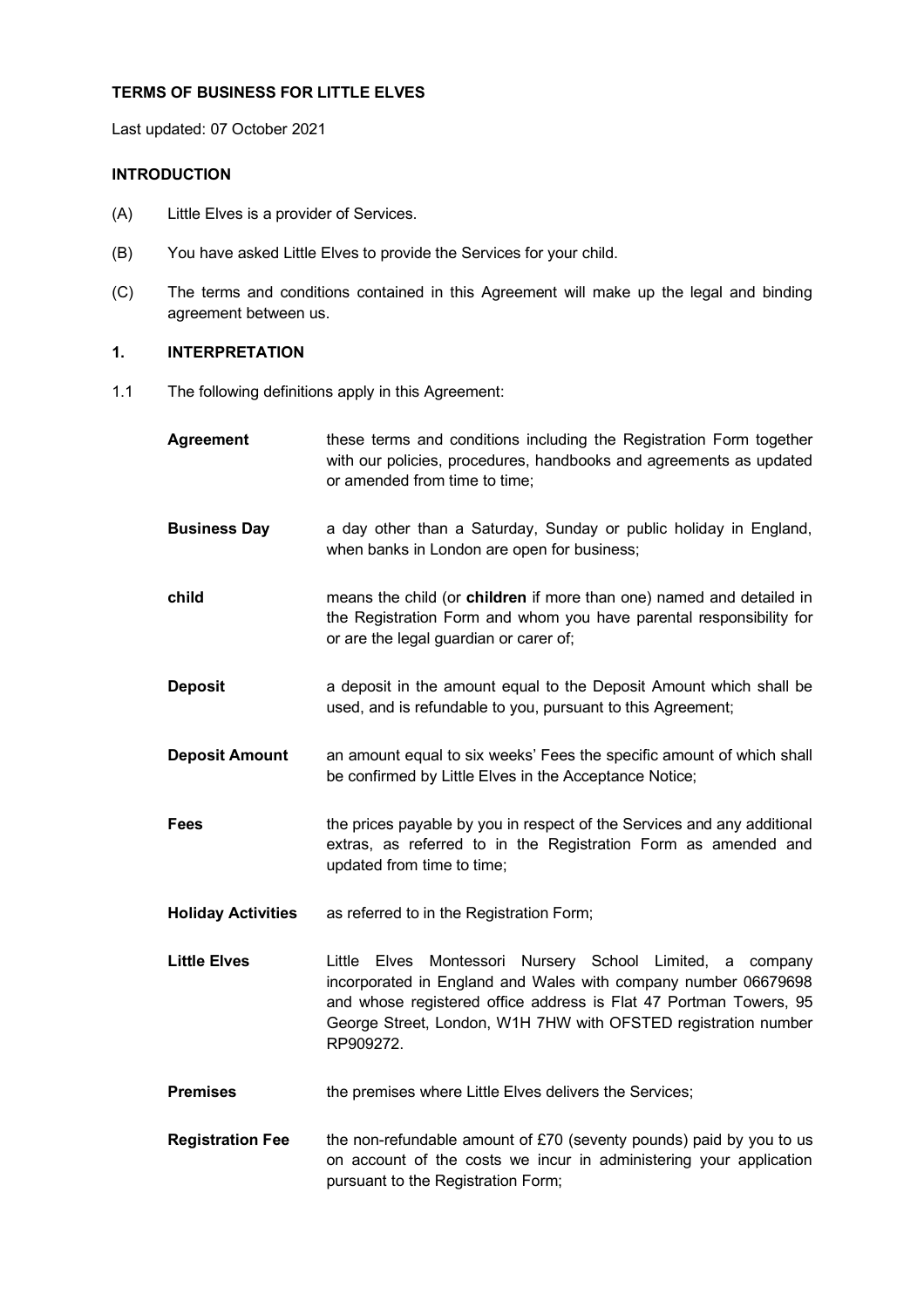- **Registration Form** means the form completed by you to provide information about you and your child and request the Services;
- **Rules** means the rules contained in Schedule 1 which you agree to adhere to pursuant to clause 7;
- **Services** childcare services using the Montessori approach and working alongside the Early Years Foundation Stage to provide education for children from birth to five years old and in accordance with the terms of our OFSTED registration and set out in our policies, procedures, handbooks and agreements as updated or amended from time to time
- **Sessions** the sessions you request for your child to receive the Services as referred to in the Registration Form; and
- **Term** the periods in which you request the Sessions as referred to in the Registration Form.
- 1.2 Headings used in this Agreement are for convenience only and shall not affect its construction or interpretation.
- 1.3 In this Agreement any reference to:
	- 1.3.1 **writing** or **written** includes email;
	- 1.3.2 a clause or Schedule is, unless the context otherwise requires, a reference to a clause or Schedule of this Agreement as the case may be;
	- 1.3.3 **you**, **your** or **parent** is a reference to the persons referred to in the relevant Registration Form and purchases the Services for your child in accordance with this Agreement; and
	- 1.3.4 **we**, **us**, **our** or the **School** is a reference to Little Elves and includes our employees, agents and contractors.
- 1.4 Words importing the singular number only include the plural and vice versa. Words importing any gender include all genders. Words importing persons include corporations.

# **2. REGISTRATION**

- 2.1 The completed Registration Form together with the non-refundable Registration Fee delivered to us by you constitutes your offer to purchase Services from us in accordance with this Agreement.
- 2.2 The Registration Form shall only be deemed to be accepted when you receive written notice from us that, following our review of our capacity and availability, we can provide the Services requested in the Registration Form for your child (**Availability Notice**).
- 2.3 You will have five Business Days from the date of the Availability Notice to accept the Availability Notice and pay the Deposit and Fees referred to in the Availability Notice failing which it shall automatically expire without further notice to you.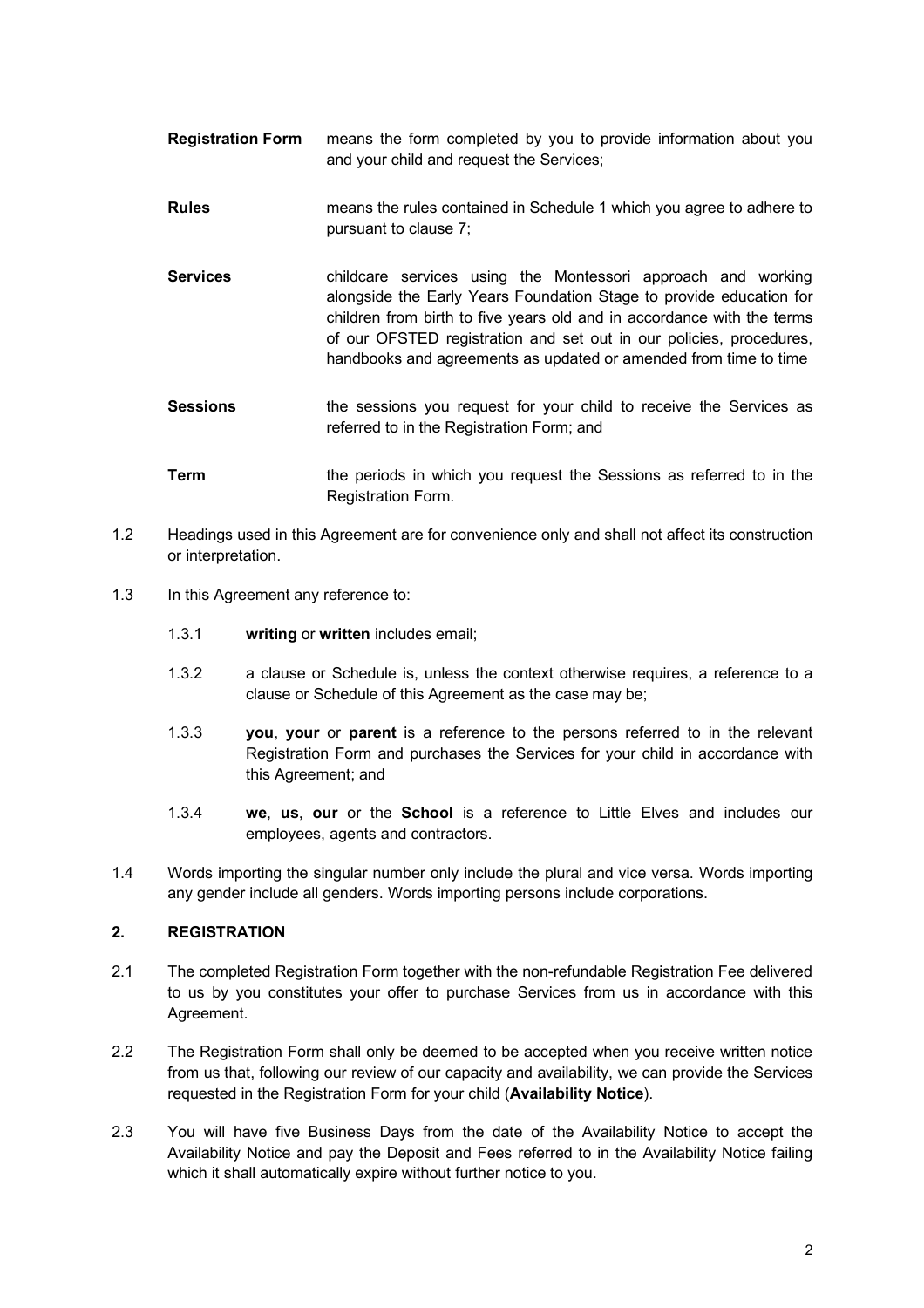- 2.4 If having accepted the Availability Notice pursuant to clause 2.3 you wish to withdraw your acceptance of the Availability Notice before your child commences at Little Elves you must terminate this Agreement in accordance with clause 11 (Termination).
- 2.5 Sending you an Availability Notice will always be at our absolute discretion and there is no guarantee that we will be able to provide Services for your child. In order to assist you, the below subsections provide a non-exhaustive list of when the Registration Form will be rejected and the Registration Fee retained in full:
	- 2.5.1 if you request Services for a duration of less than one Term;
	- 2.5.2 if you request Services on an "ad hoc" basis during a Term; and
	- 2.5.3 if you request Services less frequently than three Sessions per week per Term.

## **3. Fees, charges and payment**

- 3.1 Whoever has signed the Registration Form is liable for and must ensure that all of the Fees and charges due are paid to Little Elves on a joint and several basis.
- 3.2 Details of our Fees for the Services are contained in the Registration Form.
- 3.3 You will pay all Fees for each Term in advance within 5 Business Days on presentation of our invoice.
- 3.4 We offer a 10% discount on our Fees for Services provided any sibling of a child who receives Services.
- 3.5 Fees are payable in full for all Sessions whether your child attends or not for any reason whatsoever and any missed Sessions cannot be transferred, reclaimed or reimbursed at a later date.
- 3.6 If you collect your child more than thirty minutes after the end of the Session in question then the School reserves the right to charge you additional fees on account of the additional work involved which are payable immediately on presentation of our invoice. Little Elves has absolutely no obligation to accommodate a child if we are unable to. If a child remains uncollected with no notification from you for 30 minutes or more after a Session we shall contact the local authority pursuant to our legal obligations.
- 3.7 You acknowledge that from time to time Little Elves may incur reasonable costs on account of your child (for example, but not limited to, a breach of the Rules or pursuant to the Rules) and you agree to pay those reasonable costs within 5 Business Days on presentation of our invoice.
- 3.8 If any invoice is outstanding in full or in part for more than 15 Business Days and the Deposit does not contain a sufficient amount to satisfy that invoice in full pursuant to clause 4.2 Little Elves reserves the right to:
	- 3.8.1 charge interest on any unpaid amount at the rate of 2% above the Bank of England base rate from time to time; and/or
	- 3.8.2 terminate this Agreement pursuant to clause 11 (Termination).

### Holiday Activities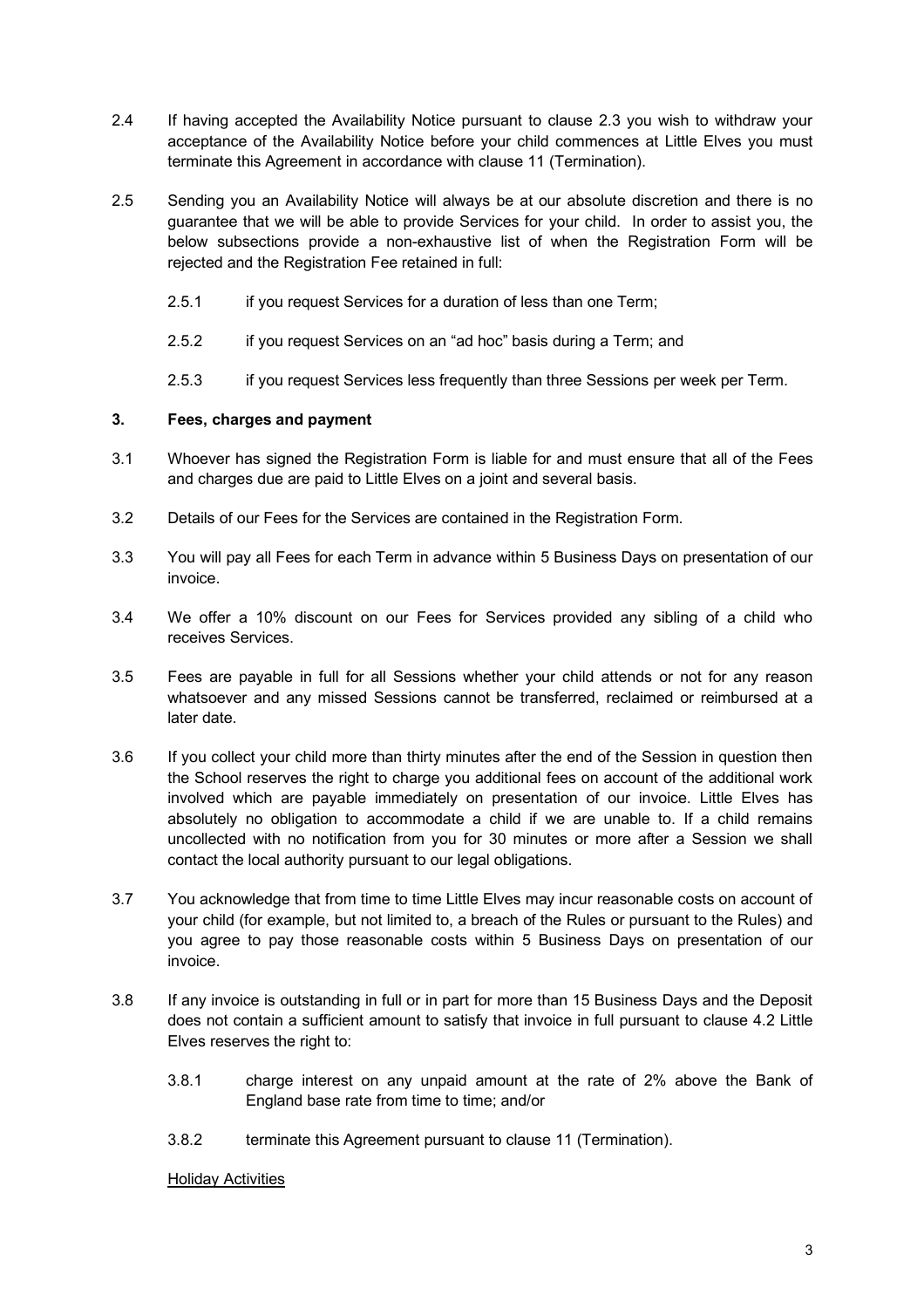- 3.9 If you have requested Holiday Activities in the Registration Form then no less than six weeks prior to the commencement of the Holiday Activities we will send you written notice confirming whether or not we are able to offer your child a place on the Holiday Activities (**Confirmation Notice**) together with an invoice for the relevant Fee for the Holiday Activities (**Holiday Activity Invoice**) if a place is available.
- 3.10 The Holiday Activity Invoice must be paid in full no later than four weeks prior to the commencement of the Holiday Activity or your child's place on the Holiday Activity shall lapse.
- 3.11 You may cancel your child's place on the Holiday Activities at any time four weeks prior to the commencement of the Holiday Activity (**Last Cancellation Date**) and receive a full refund of any amounts paid pursuant to the Holiday Activity Invoice. If you have not paid the Holiday Activity Invoice and you cancel your child's place on the Holiday Activities prior to the Last Cancellation Date you will not be liable to pay the Holiday Activity Invoice.
- 3.12 You may cancel your child's place on the Holiday Activity on or following the Last Cancellation Date but you will not receive a refund of any amounts paid pursuant to the Holiday Activity Invoice.
- 3.13 If you receive a Confirmation Notice and do not cancel your child's place on the Holiday Activities prior to the Last Cancellation Date **you will still be liable to pay the full amount of the Holiday Activity Invoice** and in the event of non-payment of the Holiday Activity Invoice for a period of 5 Business Days or more from the date it becomes due we shall satisfy the Holiday Activity Invoice in full monies we hold on account of your Deposit.

### **Closures**

- 3.14 You will not receive alternative Sessions or a refund of Fees in relation to any Sessons booked on any public holiday during a Term when Little Elves is closed.
- 3.15 You will not receive alternative Sessions or a refund of Fees in relation to any Sessons booked when the School is closed because the Premises are used as a polling station on an election day.

# Sibling discount

3.16 We offer a 10% discount on our Fees for Services provided to any sibling of a child who receives Services.

# **4. The Deposit**

- 4.1 The Deposit is only refundable in the circumstances set out in this Agreement.
- 4.2 If any invoice presented to you under this Agreement is outstanding for more than 15 Business Days Little Elves will satisfy the invoice in full or in part from the Deposit.
- 4.3 The Deposit does not attract interest and will be held by Little Elves separate from our general funds until it is credited without interest to any invoice payable by you pursuant to this Agreement.
- 4.4 If any amount of the Deposit is used by Little Elves pursuant to this Agreement, you agree to put us in funds to maintain the Deposit at the Deposit Amount within 10 Business Days from the date Little Elves settles the outstanding invoice pursuant to clause 4.2.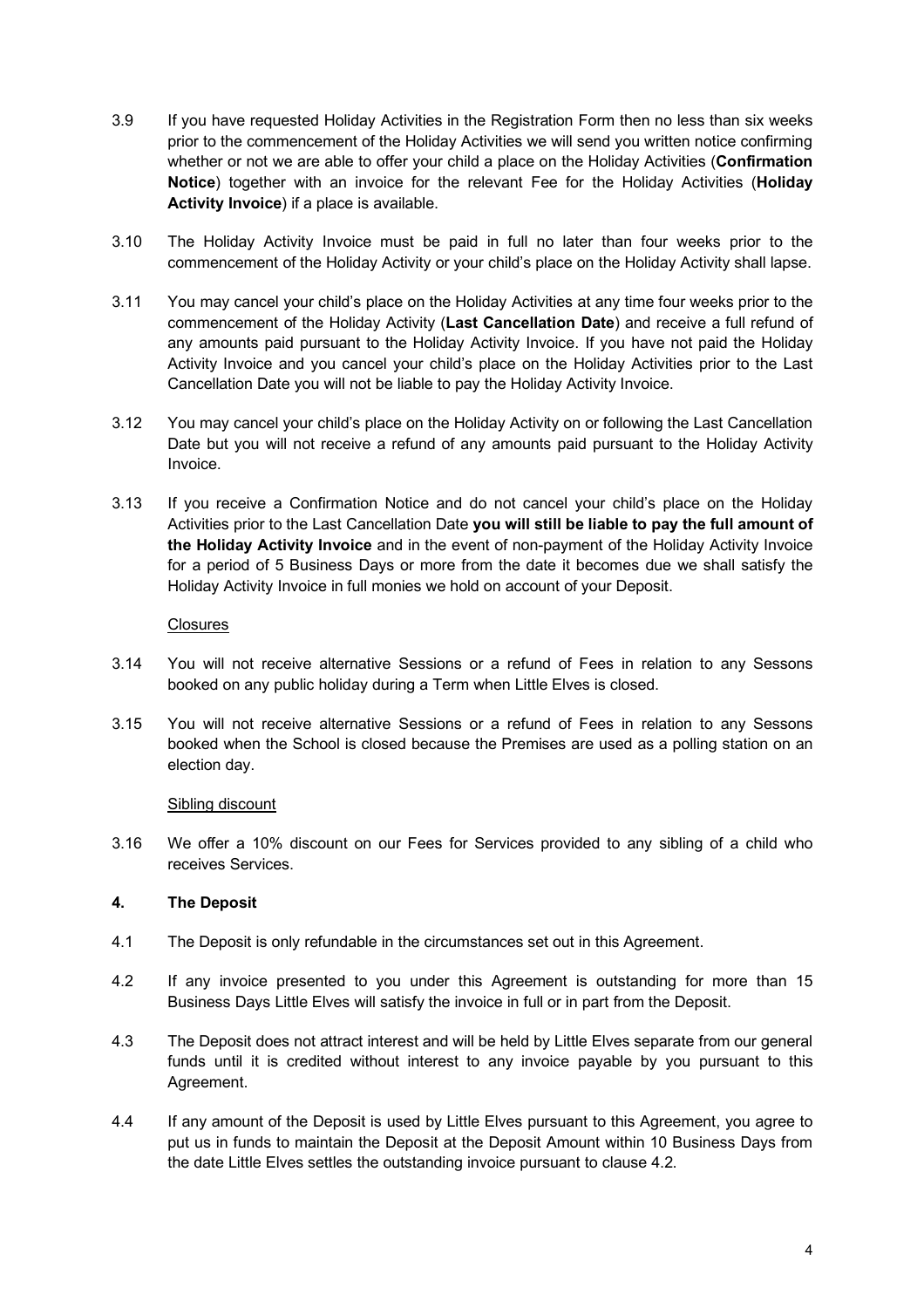## **5. Amendments to Registration Form**

- 5.1 If, following acceptance of the Availability Notice and commencement of your child at Little Elves you or your child's requirements change for the:
	- 5.1.1 current Term, you should let us know as soon as possible and we will try to accommodate any changes during that Term but if your child misses any scheduled Sessions as requested in the Registration Form for that Term no refund of any Fees will be given; or
	- 5.1.2 next Term, you must advise us of those new requirements by submitting to us a revised Registration Form in relation to that Term no later than the earliest of:
		- 5.1.2.1 the end of the current Term; or
		- 5.1.2.2 two months prior to commencement of the Term in question.
- 5.2 If you fail or are otherwise unable (for example, you accepted the Availability Notice after the time period referred in clause 5.1.2.2) to notify us in accordance with clause 5.1.2 we will try to accommodate any changes but if your child misses any scheduled Sessions as requested in the Registration Form for that Term no refund of any Fees will be given.
- 5.3 If you wish your child to withdraw from Little Elves and for them to no longer receive any Services you must terminate this Agreement in accordance with clause 11 (Termination).

## **6. Your obligations**

- 6.1 You will inform and the update us as to:
	- 6.1.1 any contagious disease your child may carry;
	- 6.1.2 any changes to the persons who will collect your child;
	- 6.1.3 if your child is subject to a court order and provide us with a copy of the court order;
	- 6.1.4 any changes to the Registration Form before the change(s) take place or as soon as possible;
	- 6.1.5 any allergies your child may have or develops whilst they attend the Premises, and to ensure we have up to date information; and
	- 6.1.6 if your child is taking or has been prescribed medication.
- 6.2 We reserve the right to suspend the Services to your child depending on the nature of the information we receive pursuant to clause 6.1.

# **7. Rules**

7.1 You agree that you and your child will adhere to the Rules and any breach of the Rules may result in termination of this Agreement pursuant to clause 11.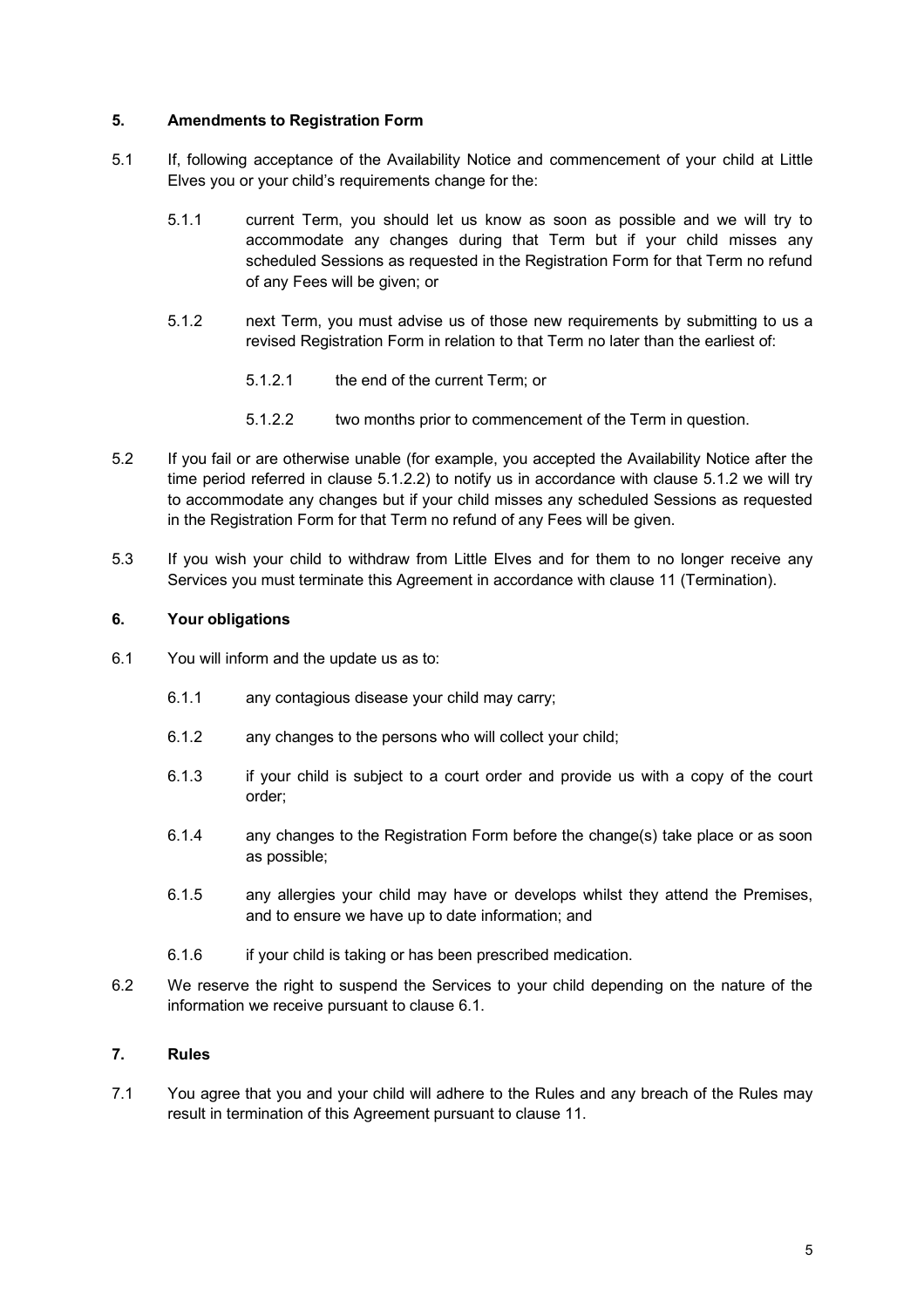## **8. Non solicitation**

8.1 You agree while your child attends Little Elves and for six months' thereafter you shall not offer employment to, enter into a contract for the services of, or otherwise entice or attempt to entice away from Little Elves any person employed or directly or indirectly engaged by the Little Elves in any capacity whatsoever, or procure or facilitate the making of any such offer or attempt by any other person or entity.

## **9. Data protection**

- 9.1 Little Elves will process personal data (as defined in Article 4 of the UK GDPR) about you and your child in accordance with data protection law, including the Data Protection Act 2018 (as it may be amended or superseded) and other related legislation applicable to Little Elves. We will process such personal data:
	- 9.1.1 in order to comply with any court order, request from or referral to an appropriate authority, or legal, regulatory or good practice requirement; and
	- 9.1.2 to perform our obligations under the Agreement, and where otherwise reasonably necessary for the School's purposes.

## **10. Force majeure**

- 10.1 We will not be in breach of this Agreement or otherwise liable to you (including any refund of Fees) by reason of any delay in performance or non-performance of our obligations due to an event outside our reasonable control including 'acts of God', fire, flood, snow, lightning, war, act of terrorism, strikes or other industrial action or any effect of COVID-19 on Little Elves or you or your child.
- 10.2 Notwithstanding the generality of the above you accept that all Sessions must be attended by your child in person at the Property and the nature of the Services are such that they cannot be delivered remotely, therefore if a Session is missed as a consequence of COVID-19 (including but not limited to your child not attending a Session as a consequence of a decision you have made or us cancelling a Session as a consequence of COVID-19) you will not be entitled to a refund of any Fees paid on account of those missed Sessions.

# **11. Termination**

Terminating this Agreement and cancelling your child's place at Little Elves which has been accepted by us can cause losses to Little Elves, especially if it occurs after other families have taken their decisions about their children's schooling as it means we are less likely to fill the place and may have turned other applications down. This is why we require the period of notice referred to in this section for a withdrawal and termination, and why different consequences follow depending on the amount of notice we receive.

- 11.1 If you wish to withdraw your acceptance of the Availability Notice before your child commences at Little Elves, you must give us written notice before the first day of the Term immediately preceding the Term in which your child was due to start (**Last Withdrawal Date**).
- 11.2 If you fail or are otherwise unable to notify us in accordance with clause 11.1 for any reason whatsoever (and without prejudice to the generality of this clause, situations in which you accepted the Availability Notice after the Last Withdrawal Date) no refund of any Fees paid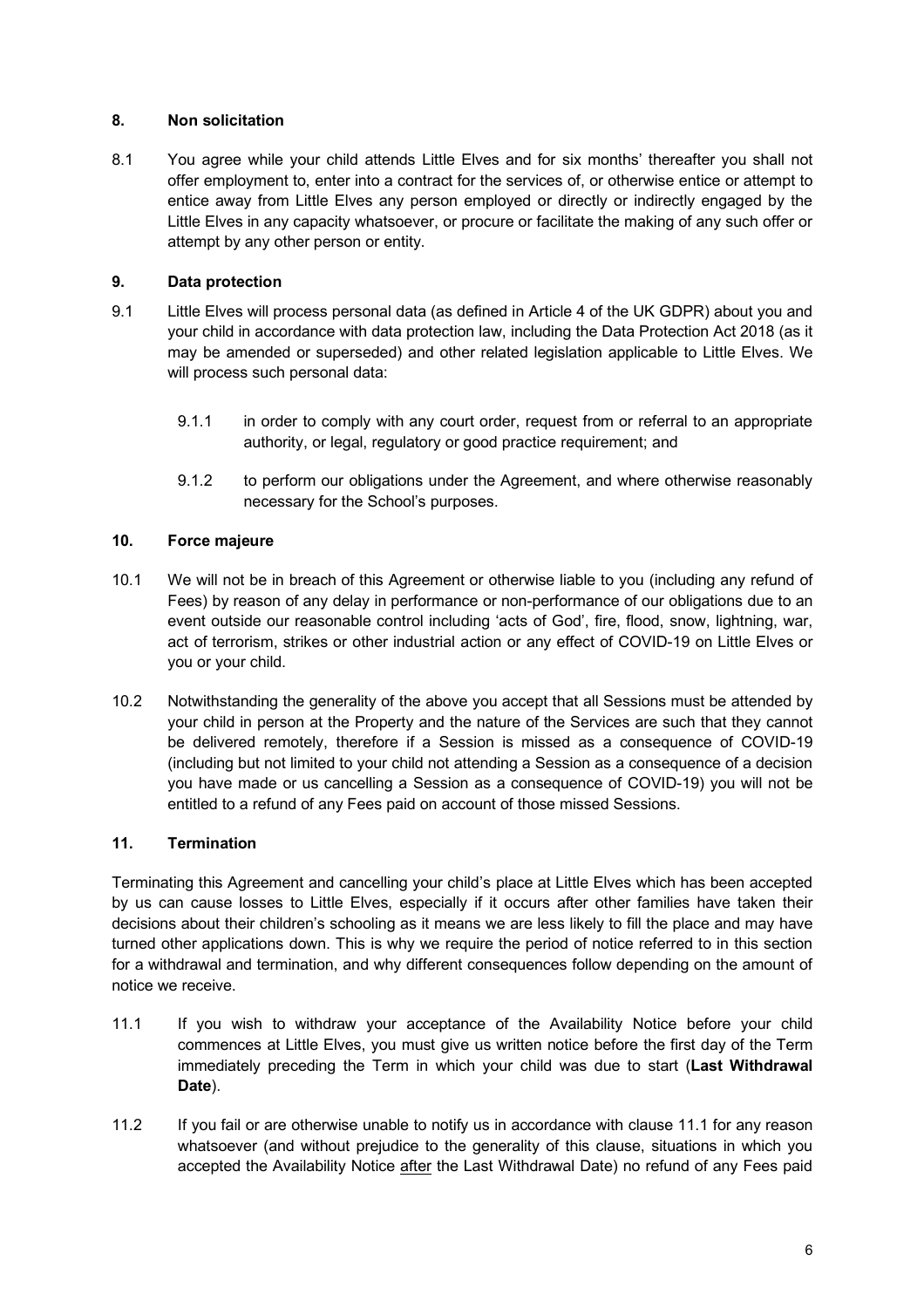will be given and Little Elves will return any Deposit you have paid which has not been utilised by Little Elves.

- 11.3 If you wish to withdraw your child from Little Elves and terminate this Agreement, you must give us written notice before the first day of the Term immediately preceding the Term in which your child was due to start.
- 11.4 Little Elves may terminate this Agreement:
	- 11.4.1 by giving you two weeks' notice; or
	- 11.4.2 with immediate effect by giving written notice to you if:
		- 11.4.2.1 you breach any term of the Agreement and (if such a breach is remediable) fail to remedy that breach within two Business Days of you being notified in writing to do so; or
		- 11.4.2.2 if any consent, licence or authorisation held by Little Elves is revoked or modified in such a way that Little Elves is no longer able to comply with its obligations under this Agreement; or
		- 11.4.2.3 if termination of this Agreement is considered by Little Elves, in its absolute discretion, to be in the best interest of:

11.4.2.3.1 you; or 11.4.2.3.2 your child; or 11.4.2.3.3 Little Elves.

#### **12. Effect of termination**

- 12.1 On termination of the Agreement you shall immediately pay to us all outstanding unpaid invoices and interest and, in respect of Services supplied or charges incurred but for which no invoice has been submitted, we shall submit an invoice, which shall be payable by you immediately on receipt.
- 12.2 If this Agreement terminates pursuant to clause 11.4 no refund of any Fees paid will be given and Little Elves will return any Deposit you have paid which has not been utilised by Little Elves pursuant to this Agreement.
- 12.3 Termination of this Agreement shall not affect any rights, remedies, obligations or liabilities of the parties that have accrued up to the date of termination.
- 12.4 The following clauses shall survive termination: clause 8 (Non solicitation); clause 10 (Force Majeure); and clause 11 (Termination) together with any other provision or clause of this Agreement that expressly or by implication is intended to come into or continue in force on or after termination.

### **13. Notices**

13.1 Any notice given to a party under or in connection with this Agreement shall be in writing and shall be delivered by hand or by pre-paid first-class post or other next working day delivery service at our registered office (if being sent to us) or to your address as referred to in the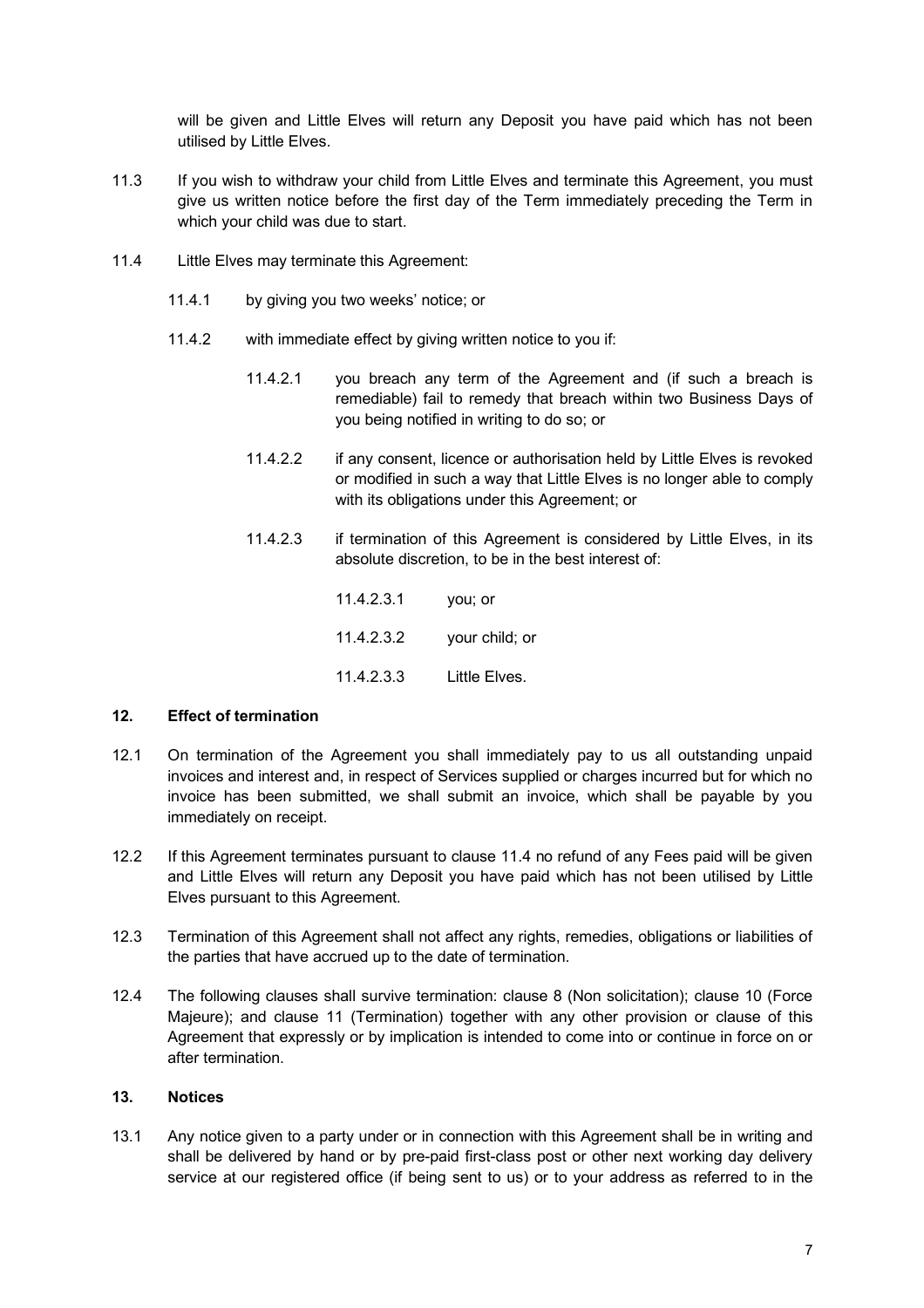Registration Form (if being sent to you); or sent by email to elvesmontessori@aol.com or to your email address in the Registration Form, as the case may be.

- 13.2 Any notice shall be deemed to have been received:
	- 13.2.1 if delivered by hand, at the time the notice is left at the proper address;
	- 13.2.2 if sent by pre-paid first-class post or other next working day delivery service, at 9.00 am on the second Business Day after posting; or
	- 13.2.3 if sent by email at the time of transmission, or, if this time falls outside business hours in the place of receipt, when business hours resume. In this clause 13.2.3, business hours means 9.00am to 5.00pm Monday to Friday on a day that is not a public holiday in the place of receipt.
- 13.3 This clause 13 does not apply to the service of any proceedings or other documents in any legal action or, where applicable, any other method of dispute resolution.

#### **14. General**

- 14.1 This agreement can only be varied by a director of Little Elves and no variation shall be effective unless it is in writing and signed by a director of Little Elves.
- 14.2 You acknowledge and agree that you have not entered into this Agreement in reliance on any statement or representation of any person other than as expressly incorporated in the Agreement.
- 14.3 A waiver of any right or remedy under this agreement or by law is only effective if given in writing and shall not be deemed a waiver of any subsequent right or remedy. A failure or delay to exercise any right or remedy provided under this Agreement or by law shall not constitute a waiver of that or any other right or remedy, nor shall it prevent or restrict any further exercise of that or any other right or remedy. No single or partial exercise of any right or remedy provided under this Agreement or by law shall prevent or restrict the further exercise of that or any other right or remedy.
- 14.4 Except as otherwise expressly stated, nothing in this Agreement confers any rights on any person under the Contracts (Rights of Third Parties) Act 1999.
- 14.5 The Agreement contains the entire agreement between you and us.
- 14.6 If any provision or part provision of this Agreement is or becomes invalid, illegal or unenforceable, it shall be deemed deleted but that shall not affect the validity and enforceability of the rest of the Agreement.
- 14.7 We reserve the right to change or add to the Agreement from time to time for legal, safety or other substantive reasons or in order to assist the proper delivery of the Services.
- 14.8 This Agreement and any disputes or claims arising out of or in connection with it or its subject matter or formation (including non-contractual disputes or claims) is governed by, and shall be construed in accordance with, English law.